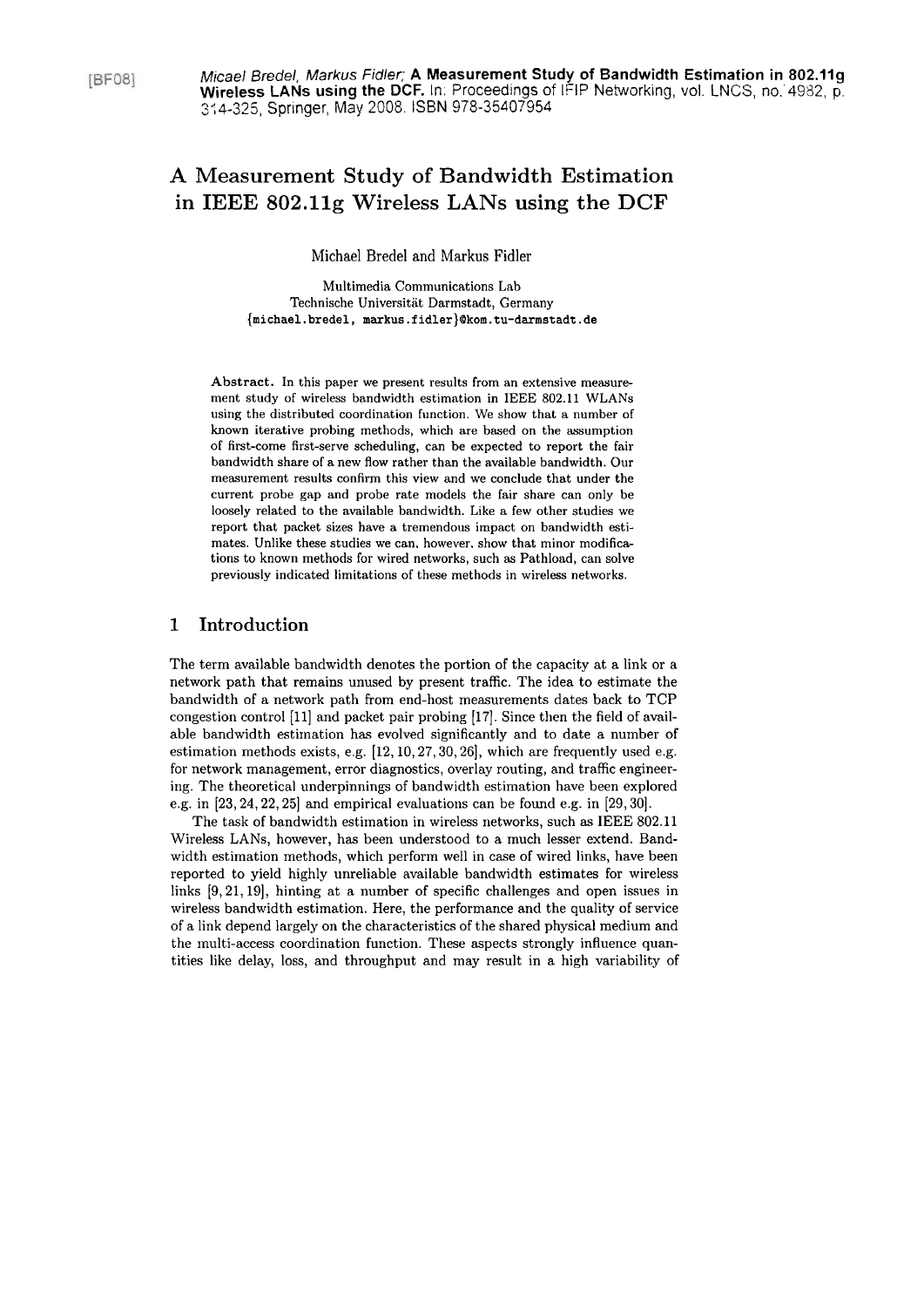available or actually accessible resources. This maltes measurement-based bandwidth estimation in wireless networks a complex and difficult task.

A few approaches to bandwidth estimation specifically address the characteristics of wireless networks. Passive methods, which measure existing traffic, can take advantage of the wireless broadcast medium and record idle periods to estimate the resources that would be available in the proximity of a node [20, 28]. The approach is, however, unreliable in case of hidden stations. Active probing, on the other hand, takes measurements of specific probing traffic at the ingress and the egress of the network to infer the available bandwidth of a network path. Contrary to wired networks a strong impact of packet sizes on bandwidth estimates has been observed for wireless links [15,16,21,19,6]. Here, the fluid model, which is employed by many estimation methods, is clearly violated. Moreover, it is noted in [19] that the assumption of First-Come First-Serve (FCFS) scheduling, which is the basis of most active probing methods, may not hold in IEEE 802.11 WLANs, e.g. due to the Distributed Coordination Function (DCF).

In this paper we report results from an extensive measurement study of active probing metliods to shed light on the issues mentioned above. We conducted measurements of an IEEE 802.11g link in ns-2 simulations [4], Emulab [3,31], and a highly controlled local wireless testbed that is located in a shielded and reflection absorbing measuring room. Based on our measurement results we find that the common FCFS model does clearly not hold under the DCF. The DCF can (within certain limits) rather be viewed as implementing fair scheduling. Based on the fair queuing model we can show that iterative methods that are based on the FCFS assumption can be expected to estimate the fair share of a new flow instead of the available bandwidth. Our measurements using the methods in Tab. 1 Support the anticipated results. The gathered data reconfirms the known dependency of bandwidth estimates on the probing packet size.

The remainder of this paper is organized as follows. In Sect. 2 we review the state-of-the-art in available bandwidth estimation. In Sect. 3 we discuss relevant characteristics of wireless links and the fair queuing model. In Sect. 4 we show our measurement results and in Sect. 5 we present our conclusions.

## **2** Methods for Available Bandwidth Estimation

In this section we discuss the state-of-the-art of available bandwidth estimation in wired and wireless networks. We focus on a set of publicly available measurement tools, see Tab. 1, which are used for measurements in Sect. 4. For related empirical evaluations in wired networks see e.g. [29,30].

The task of available bandwidth estimation is to infer the portion of the capacity of **a** link or a network path that remains unused by cross-traffic. The available bandwidth of a link with index **i** can be defined as [12]

$$
AB_i(\tau, t) = C_i(1 - u_i(\tau, t)) \tag{1}
$$

where  $C_i$  is the capacity and  $u_i \in [0,1]$  is the utilization by cross-traffic in the interval  $[\tau, t]$ . The available bandwidth of a network path is determined by the available bandwidth of the tight link as  $AB(\tau, t) = \min_i \{AB_i(\tau, t)\}$  [12].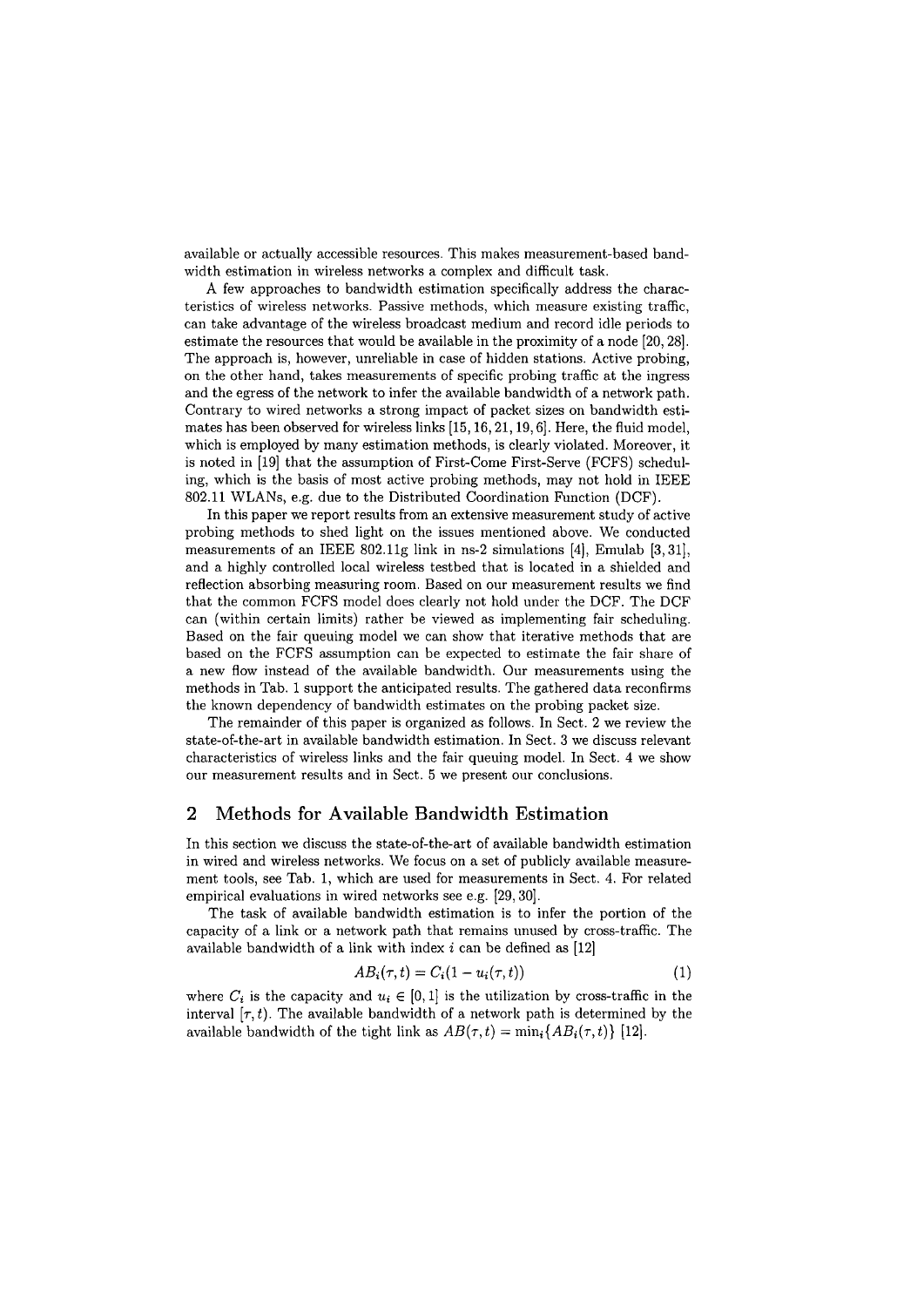Table 1. Bandwidth estimation methods used in this study

|                |                   |               | Probing method Probing traffic Inference technique |
|----------------|-------------------|---------------|----------------------------------------------------|
| Pathload       | [12]              | packet trains | iterative                                          |
| Pathchirp      | [27]              | packet chirps | iterative                                          |
| Spruce         | $\left[30\right]$ | packet pairs  | direct                                             |
| IGI            | 10                | packet trains | direct                                             |
| PTR.           | [10]              | packet trains | iterative                                          |
| WBest          | [21]              | packet trains | direct                                             |
| $\rm{DictTOP}$ | 14                | packet trains | iterative                                          |

Active measurement methods inject specific probes into the network and estimate the available bandwidth from measurements of the probing traffic at the ingress and at the egress of the network. The majority of the methods uses packet pairs, i.e. two packets sent with a defined spacing in time referred to as gap, or packet trains, i.e. a larger number of packets sent at a defined constant rate. The rate of a packet train can be converted into a certain spacing of the train's packets, showing a direct relation to the gap model of packet pairs. Packet chirps [27] are specific packet trains that are sent at a geometrically increasing rate respectively with a geometrically decreasing gap.

Many methods use a simplified network model, where cross-traffic is viewed as constant rate fluid and the network is abstracted as a single tight link. Under these assumptions the available bandwidth of a network path simplifies to  $AB =$  $C(1 - u)$ . In addition, FCFS multiplexing is usually assumed, where flows share the capacity of a link proportionally to their offered rates. For constant rate probes an expression referred to as rate response curve  $[26, 23]$  can be derived as

$$
\frac{r_i}{r_o} = \max\left(1, \frac{r_i + \lambda}{C}\right) = \begin{cases} 1 & , \text{ if } r_i \le C - \lambda \\ \frac{r_i + \lambda}{C} & , \text{ if } r_i > C - \lambda \end{cases}
$$
 (2)

where  $r_i$  and  $r_o$  are the input and output rates of probes respectively and  $\lambda$ is the input rate of cross-traffic. If  $\lambda \leq C$  the available bandwidth follows as  $AB = C - \lambda$  and otherwise  $AB = 0$ . Based on this model the task of available bandwidth estimation is to select the rate of probing traffic such that (2) can be solved for C and  $\lambda$  or  $C - \lambda$ . While (2) is usually used for packet train probes, an equivalent gap response curve can be derived for packet pairs, where the gap  $g$  is linked to the rate r by the packet size *l* resulting in  $g_i = l/r_i$  and  $g_o = l/r_o$  [23].

In [13] measurement methods are classified by their inference technique as either direct or iterative probing schemes. Direct probing schemes assume that the capacity of the link  $C$  is known in advance. In this case  $(2)$  can be solved for the rate of the cross-traffic if the probing rate is larger than the available bandwidth. A straightforward choice is to probe with  $r_i = C$  in which case the available bandwidth follows from (2) in rate respectively gap notion as [21,30]

$$
AB = C\left(2 - \frac{C}{r_o}\right) = C\left(1 - \frac{g_o - g_i}{g_i}\right) \tag{3}
$$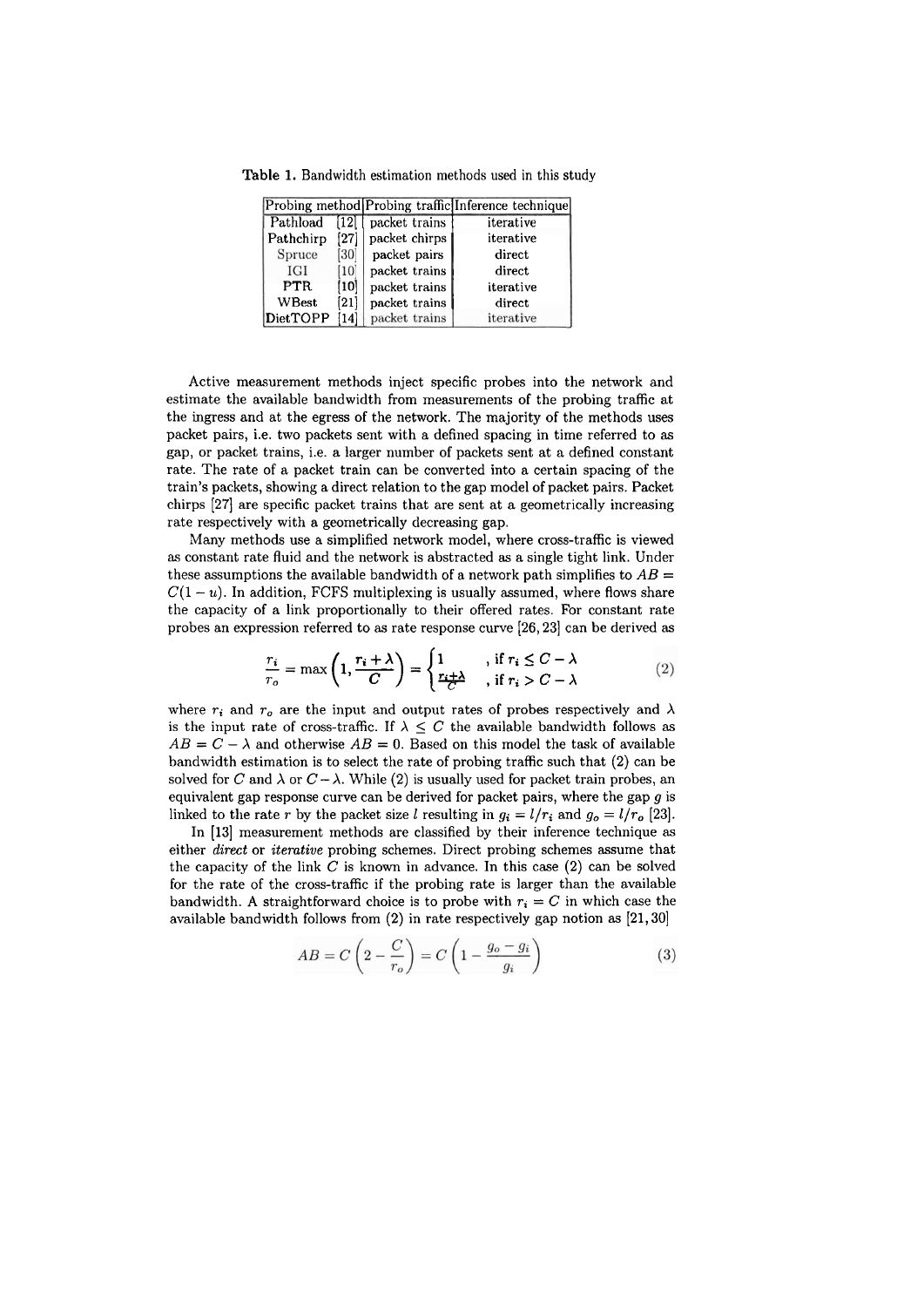Spruce, WBest, and IGI are methods that use direct probing. Spruce assumes that the capacity is known a priori and immediately applies the gap version of (3). WBest provides a two-step algorithm using packet pairs to estimate the link capacity and packet trains for available bandwidth estimation based on the rate version of (3). IGI uses probing trains with increasing gaps resulting in a more complex direct probing formula than (3), for details see [10].

Iterative probing methods do not require a priori knowledge of the link capacity. They employ an iterative procedure with multiple probing rates aiming to locate the turning point of the rate response curve (2), i.e. they seek to find the largest probing rate  $r_i$  such that  $r_i/r_o = 1$ . At this point the probing rate coincides with the available bandwidth.

TOPP, DietTOPP, PTR, Pathload, and Pathchirp are iterative probing methods. TOPP [26] uses trains of packet pairs with increasing rate and applies (2) for available bandwidth estimation. It recursively extends the model to the multiple node case and in addition it estimates the capacity from the second linear segrnent in (2). Closely related is a simplified version called dietTOPP. PTR is a packet train method that uses a gap version of  $(2)$ .

Pathload varies the rate of packet trains using a binary search algorithm to find the largest probing rate that does not cause overload and hence matches the available bandwidth. It uses increasing one-way delays as an indication of overload. Increasing delays indicate that the input rate exceeds the output rate, i.e.  $r_i/r_o > 1$  which clearly shows the relation to (2) [23]. Pathchirp increases the probing rate within a single packet train, referred to as a chirp, instead of varying the rate of successive packet trains. Like Pathload it detects crossing the turning point of the rate response curve from increasing one-way delays.

Most of the discussed methods have been developed for wired networks while WBest and dietTOPP have been suggested by the authors for available bandwidth estimation in wireless networks. Further on, a method called ProbeGap has been proposed for bandwidth estimation in broadband access networks [19]. The method does not exactly fit into the classification scheme used here. Probe-Gap sends out single packets and collects the one-way delays of these probes. The fraction of the packets which have a delay close to zero are assumed to have found an idle channel. This fraction is used to estimate the available bandwidth. Besides, passive measurement approaches can take advantage of the wireless broadcast medium [28] or protocol related information [20]. Passive methods are, however, not considered within the scope of this study.

#### **3 Relevant Wireless Link Characteristics**

In this section we discuss relevant characteristics of wireless links that are of vital importance for bandwidth estimation. We show how these aspects affect current fluid rate arid gap models frorn Sect. 2 and reason wliich quantity we expect to be estimated by known methods for bandwidth estimation in wireless systems. We use the term wireless link meaning a wireless broadcast channel with Medium Access Control (MAC) and Radio Link Control (RLC) protocols.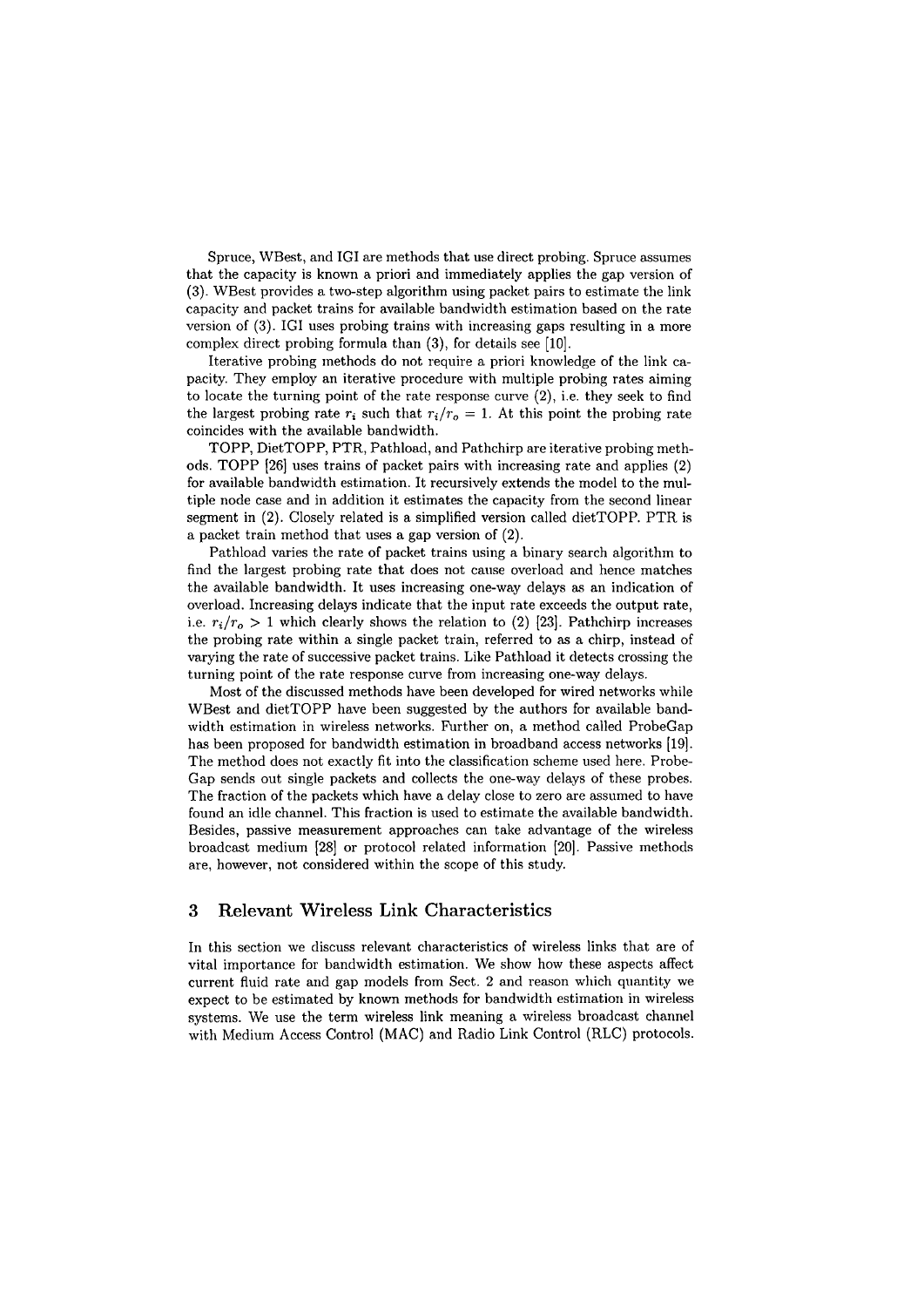Fading and interference: As opposed to wired links the characteristics of wireless channels are highly variable due to fading. Other potentially hidden stations, which may even include stations that implement different radio standards using the Same frequency band, create interference on the wireless broadcast medium. These effects can cause rapid fluctuations of the signal-to-noise ratio and may lead to high bit error rates. Different modulation and coding schemes combined with rate adaptation may be used for compensation. As a consequence, the capacity and the availability of the channel may vary drastically.

Contention: In case of wireless multi-access channels, stations share the Same medium and contend for access to the channel, often in a fully distributed manner. Channel access is controlled by the MAC protocol. Before accessing the medium stations listen to the channel to detect nearby transmissions with the objective of avoiding collisions. This procedure may fail in case of hidden stations, thus requiring additional protocol mechanisms such as RTS/CTS. The resulting behavior of medium access procedures may be largely different if compared to FCFS multiplexing at a point-to-point link.

Retransmissions: Due to frequent packet loss on wireless links, e.g. because of fading, interference, or collisions, many standards include an RLC protocol that implements an automatic repeat request technique such as stop-and-wait ARQ to ensure packet delivery. Link layer retransmissions consume channel capacity and lead to increased and varying one-way delays.

Effects that are due to fading and interference result in a time-varying channel capacity  $C(t)$ . It is straight-forward to adapt the definition of available bandwidth (1) accordingly. The fluid rate and gap models for bandwidth estimation (2), **(3)** assume, however, a constant capacity. This assumption is mirrored by the view of cross-traffic as constant rate fluid.

Our controlled measurement environment eliminates effects that are due to fading and interference to a large extend. Protocol-related aspects, however, remain to be addressed. In the following subsections we investigate two effects of the IEEE 802.11 protocols that have major impact on bandwidth estimation.

#### **3.1** Protocol Overhead

We compute the impact of the IEEE 802.11g protocol overhead on the achievable throughput. Given packets of size  $l$  bits the throughput can be determined as  $C = l/g$  where g is the gap, i.e. the time between the beginning of two subsequent packets transmitted at the maximum rate. The gap consists of a number of additive parameters<sup>1</sup> including inter frame spacings, the expected backoff time, transmission times of the data packet including preamble and header and the acknowledgernent, as well as propagation delays which are neglected here.

Fig. 2 shows the achievable throughput for different packet sizes. The outcome of the above model is compared to measurement results from our testbed shown in Fig. 1, for details See Sect. **4.** We used a single greedy UDP traffic stream that is generated with the D-ITG traffic generator [I]. The measured throughput is

<sup>&</sup>lt;sup>1</sup> We set  $t_{\text{difs}} = 28 \,\mu s$ ,  $t_{\text{sifs}} = 16 \,\mu s$ ,  $t_{\text{backoff}} = 139.5 \,\mu s$ ,  $t_{\text{data}} = 26 + l/54 \,\mu s$ ,  $t_{\text{ack}} = 30 \,\mu s$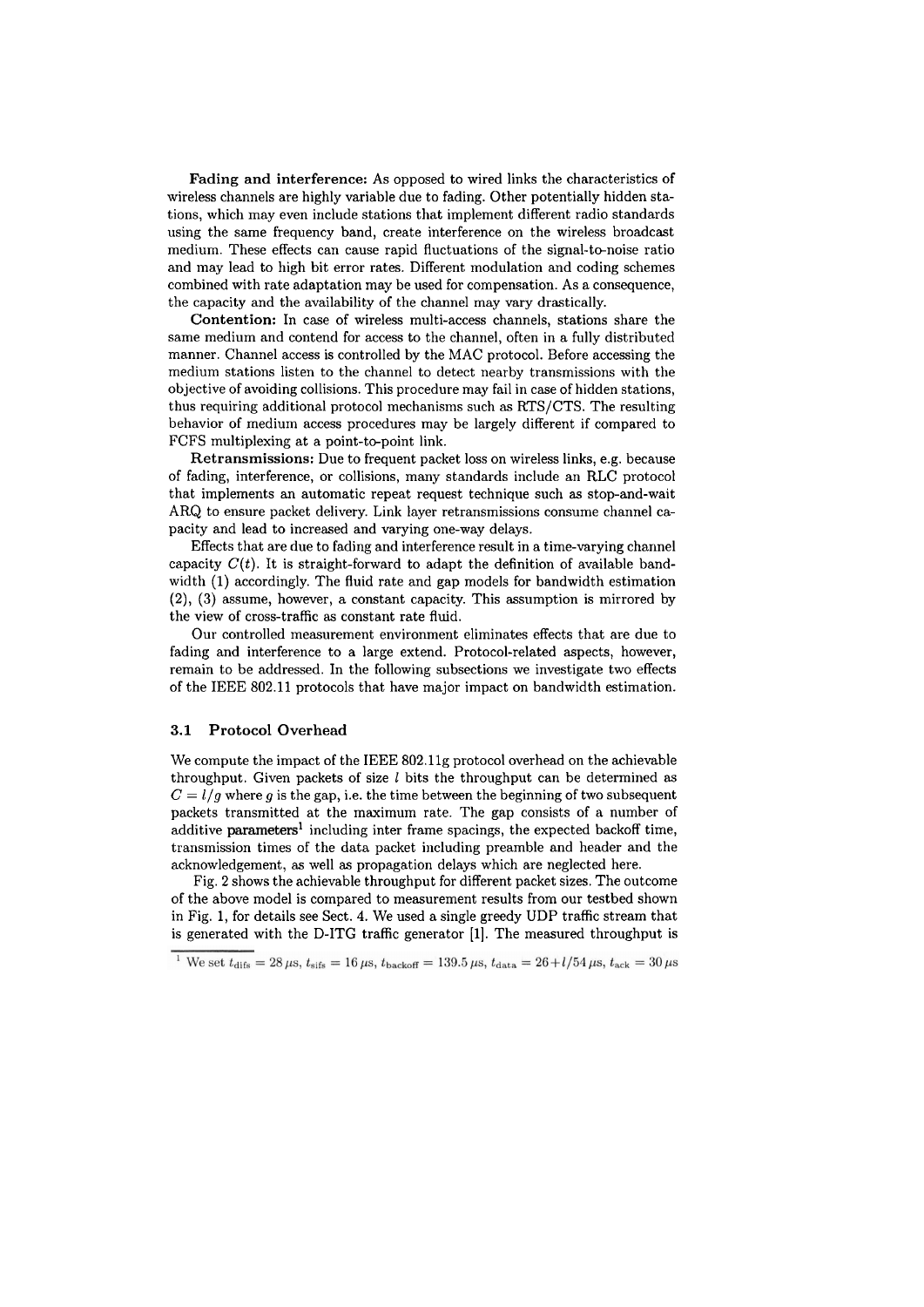

**Fig.** 1. Wireless testbed setup. **Fig.** 2. Achievable throughput.

averaged over 60 s. It exhibits a strong dependence on the packet size, as also derived for IEEE 802.11b in [8].

We conclude that the size of probing packets used by bandwidth estimation tools has a large impact on the accuracy of estimates. This aspect is also noted in [16,19,21,6]. The fluid rate response model for bandwidth estimation does not involve a notion of packets. Using the equivalent gap formulation, an extended model that includes the effects of the packet size has been developed in [16]. The conclusion in [16] is none the less that the probing packet size needs to be tailored to the application that uses the bandwidth estimates.

#### 3.2 Distributed Coordination Function

In this section we investigate how the capacity of IEEE 802.11g links using the DCF is allocated to contending flows. The issue is discussed controversially in the literature. While [18] showed short-term unfairness of CSMA/CA-based WaveLANs a recent study [7] attributes findings of unfairness to early WaveLAN cards and reports that current IEEE 802.11 DCF implementations actually exhibit good short-term fairness. On this account we performed a number of initial experiments to explore fairness issues in our shielded testbed.

Fig. 3 shows the throughput of contending flows at an IEEE 802.11g link. Flows have a constant bit rate and are generated using the Rude/Crude traffic generator [5]. All packets have a constant size of 1500 Bytes. The throughput is averaged over 60 s. In Fig.  $3(a)$  two flows contend for the link. Flow 1 has a rate of 28 Mbps and the rate of flow 2 is increased from 0 to 28 Mbps in steps of 1 Mbps after each experiment. Similarly Fig. 3(b) shows the throughput of four flows, where the rate of flow **4** is increased.

The results in Fig. 3 confirm that each flow receives a fair share of the capacity. Flow 2 in Fig. 3(a) achieves its target throughput whereas the throughput. of flow 1 is reduced accordingly until flow 2 reaches 14 Mbps. From this point on both flows get a fair share of 14 Mbps regardless of the rate of flow 2. Fig.  $3(b)$ confirms this result for four heterogeneous flows. Note that we measured fair throughput shares only for flows with homogeneous packet sizes.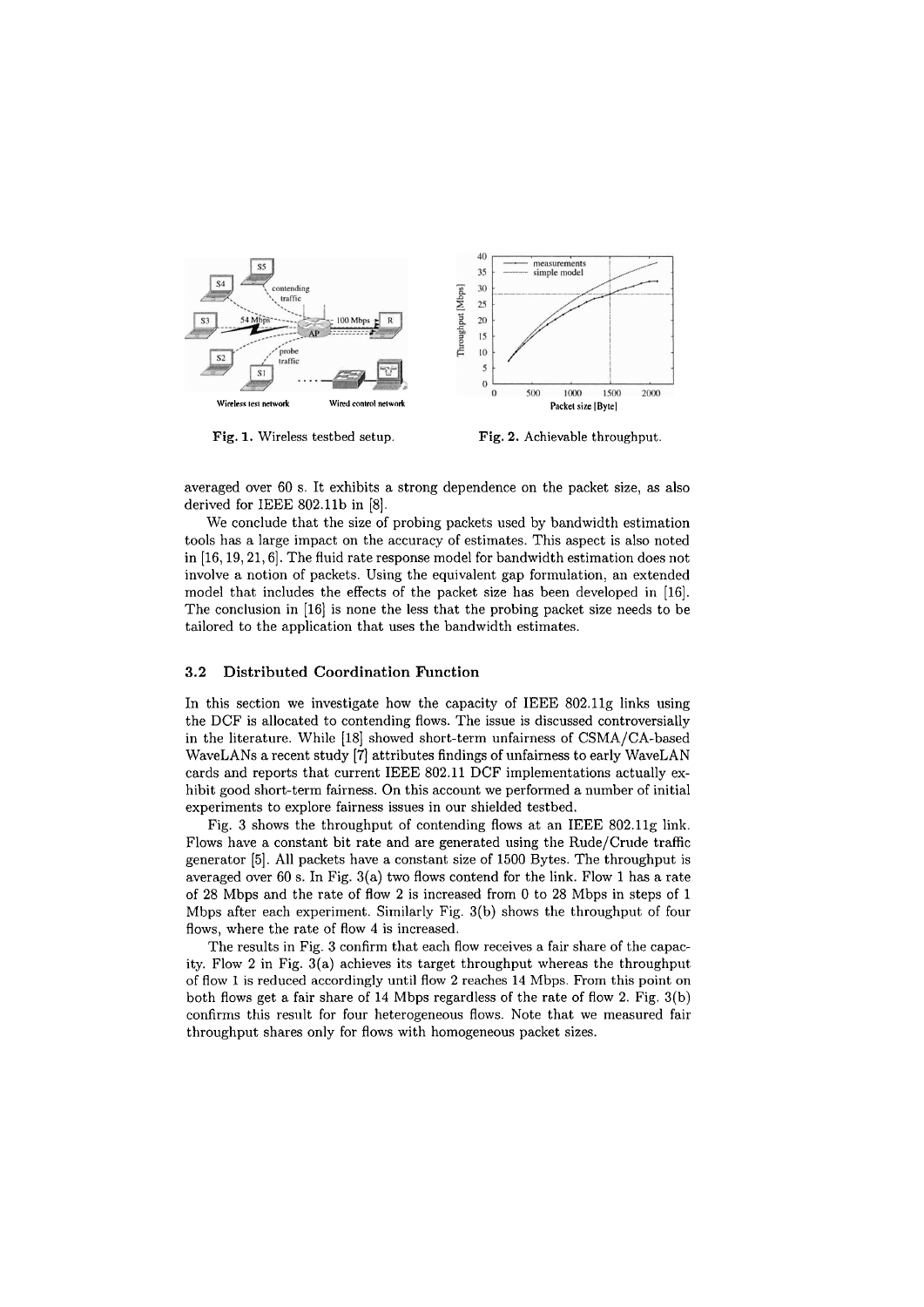

**Fig.** 3. Measured throughput of contending flows. Each flow obtains its fair share.

The fair share f at a congested link that is observed in Fig. **3** can be computed as the solution of

$$
f: \sum_{k=1}^{n} \min\{r_k, f\} = C
$$
 (4)

where C is the capacity,  $r_k$  is the rate of flow k, and n is the number of flows. Once f is determined the output rate of flow k follows as  $\min\{r_k, f\}.$ 

The rate response curve of a fair queuing system follows immediately **as** 

$$
\frac{r_i}{r_o} = \max\left(1, \frac{r_i}{f}\right) = \begin{cases} 1 & \text{if } r_i \le f \\ \frac{r_i}{f} & \text{if } r_i > f \end{cases}
$$
(5)

where  $r_i$  and  $r_o$  are the input and output rates of the probes respectively. As opposed to the FCFS rate response curve (2) the available bandwidth cannot be derived from (5). Trivially the available bandwidth *AB* is upper bounded by the fair share, i.e.  $0 \le AB \le f$ . Without further assumptions the two extremal values can, however, be easily attained if  $f \n\t\leq C/2$ . As an example consider a single contending flow with rate  $\lambda = C/2$  respectively  $\lambda = C$ . The fair share of a new greedy flow is  $f = C/2$  in both cases, whereas the available bandwidth becomes  $AB = f$  respectively  $AB = 0$ .

Referring to the classification of bandwidth estimation methods in Sect. **2** we conclude that iterative methods, which use the turning point of the rate response curve as bandwidth estimate, can be expected to report the fair share of a new greedy flow in case of a fair wireless link. For existing direct probing methods that inject probes with rate  $r_i = C$  such a clear result cannot be established. Inserting  $r_o = f$  into (3) does neither compute the available bandwidth nor the fair share. We note, however, that direct probing with  $r_i = C$  could easily report the fair share, since  $r_o = f$  in this case.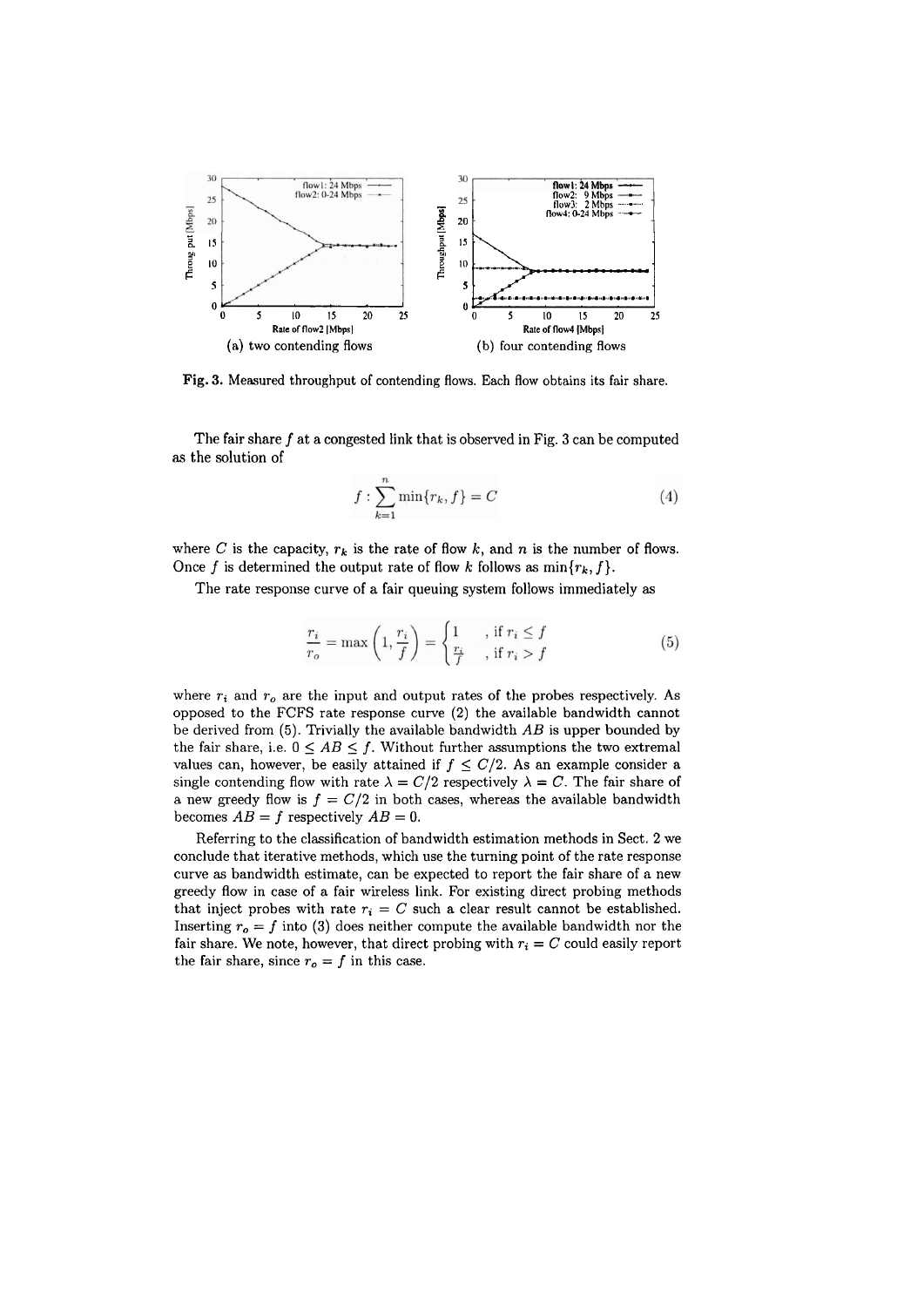### **4 Experimental Evaluation of Bandwidth Estimation**

Equipped with the results from Sect. 3 we now investigate the performance of the bandwidth estimation tools listed in Tab. 1. If not mentioned otherwise we use the default configuration of the bandwidth estimation tools to perform the experiments. We evaluate the methods using a wireless testbed in a shielded, anechoic room. Hence, we act on the assumption that the physical medium is free of interference from external sources that do not belong to the testbed. We focus on the accuracy of wireless bandwidth estimates and show how these relate to the available bandwidth respectively to the fair share under different types of contending traffic. We do not report probing overhead, intrusiveness, as well as run or convergence times. These aspects are elaborated e.g. in [29].

As shown in Fig. 1 the testbed comprises five wireless stations (S1 to S5) that serve as traffic sources. The stations are connected to the access point (AP) using IEEE 802.11g with 54 Mbps2. The access point is connected over fast Ethernet at 100 Mbps to a station  $(R)$  that acts as receiver. The distance between the wireless stations and the access point was between 0.5 m and 1.5 m. We switched of RTS/CTS, automatic rate adaption (which turned out to be unneeded in our scenario) as well **as** packet fragmentation. We used the DCF for medium access. In parallel to the wireless test network, all nodes are connected to a separated switched Ethernet, which is used as a control network.

#### **4.1** Impact of the Intensity of Contending Traffic

In the first set of experiments we estimate the available bandwidth from S1 to R in the presence of a single contending flow. We increase the rate  $\lambda$  of the contending traffic that flows from S2 to R from 0 Mbps up to 28 Mbps in steps of 1 Mbps. The contending traffic consists of packets of 1500 Bytes and is generated using the D-ITG traffic generator [I]. All probe packets are set to 1500 Bytes.

Fig. 4 shows the average of 25 available bandwidth estimates for each of the tools and all rates of the contending traffic as well as corresponding confidence intervals at a confidence level of 0.95. As a reference the available bandwidth  $AB = C - \lambda$  as well as a the fair share of a new flow  $f = \max\{C - \lambda, C/2\}$  are plotted, where we use  $C = 28$  Mbps from Fig. 2 for a packet size of 1500 Bytes.

Iterative probing: From our arguments in Sect. **3** we expect that the iterative probing methods Pathload, DietTOPP, Pathchirp, and PTR report an estimate of the fair share. As indicated in Fig. 4 the fair share and the available bandwidth are identical for contending traffic with rate  $\lambda \in [0...14]$  Mbps, whereas they differ for  $\lambda \in (14...28]$  Mbps. Fig. 4(a) shows that the estimates from Pathload (which reports an upper and a lower bound of the available bandwidth) and DietTOPP clearly confirm the fair queuing model in **(5).** Both methods closely track the fair share and the reported estimates deviate noticeably

**We used Lenovo ThinkPad R61 notebooks with 1.6 GHz, 2 GB RAM running Ubuntu Linux 7.10 with kerne1 version 2.6.22. We employed the internal Intel PRO/Wireless 4965 AG IEEE 802.11g WLAN adapters. The access point is a Buffalo Wireless-G 125 series running DD-WRT [2] version 24 RC-4.**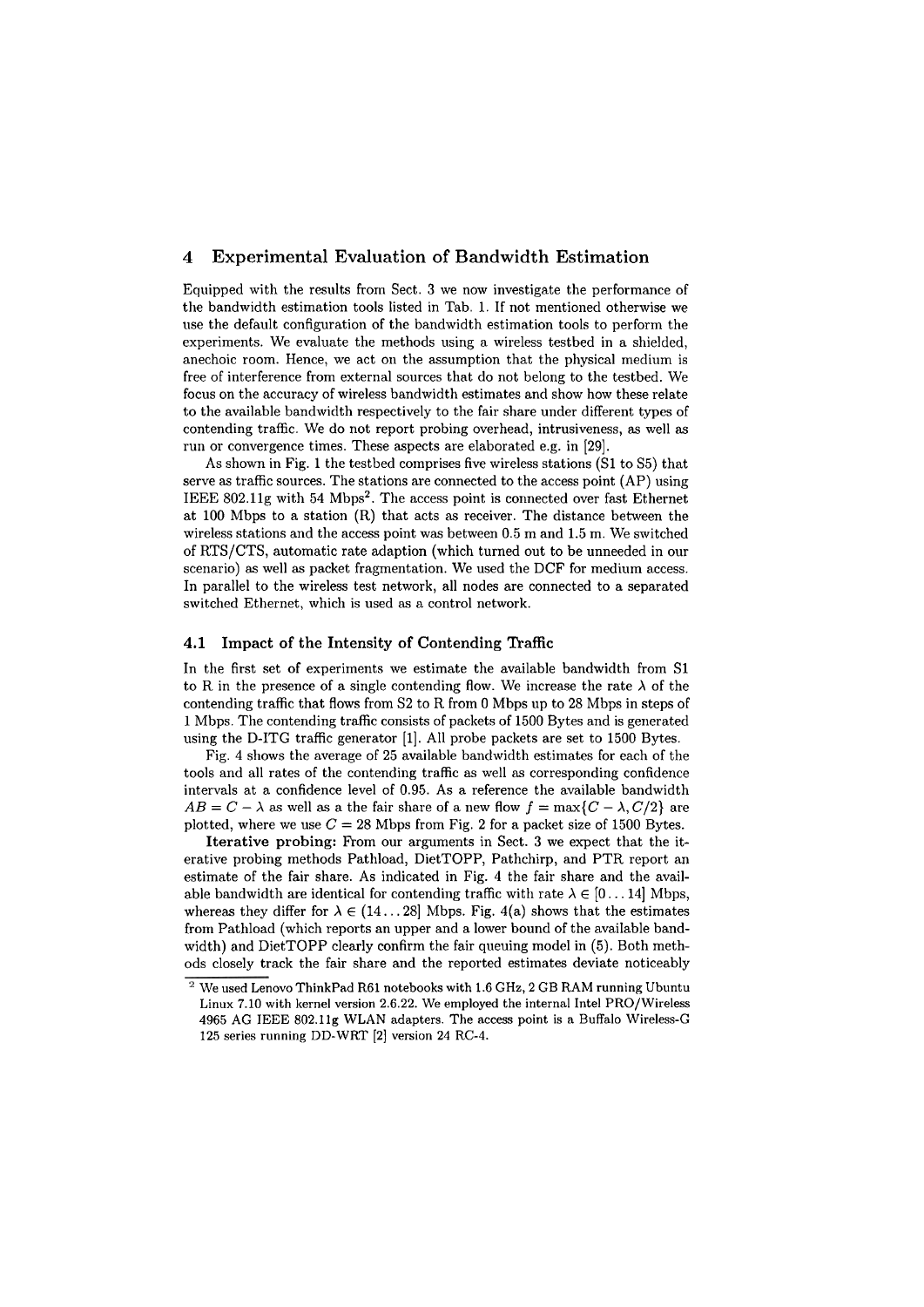

**Fig.** 4. Bandwidth estimates for a wireless link with one contending flow.

from the available bandwidth as the rate of the contending traffic increases beyond 14 Mbps. The results from PTR in Fig 4(c) and to a lesser extend from Pathchirp in Fig. 4(b) confirm this view. In case of Pathchirp we used the estimates provided after Pathchirp's self-adapting phase. In our experimental results plotted in Fig. 4(b) it nevertheless underestimates the fair share and the estimates exhibit a comparably high variance.

Pathload has been reported to provide inaccurate bandwidth estimates for wireless networks in [9,19,21]. This stands in contrast to experiences made using Pathload in wired networks. In [21] the probing packet size is mentioned as a possible reason for bandwidth underestimation, and [19] identifies the signature of one-way delays in wireless networks as a source of the problem. Having confirmed the strong impact of the packet size on the throughput in wireless networks, see Fig. **2,** we modified Pathload so that we can specify the probing packet size. Using Pathload with a fixed packet size of 1500 Bytes improves bandwidth estimates significantly and leads to quite accurate and stable results as can be seen in Fig. 4(a). Similar problems have been reported for IGI/PTR [21], which can also be mitigated using a packet size of 1500 Bytes rather than the default size. The estimates in Fig. 4(c) are, however, less sensitive to the intensity of contending traffic, as also reported for cross-traffic in wired networks in [30].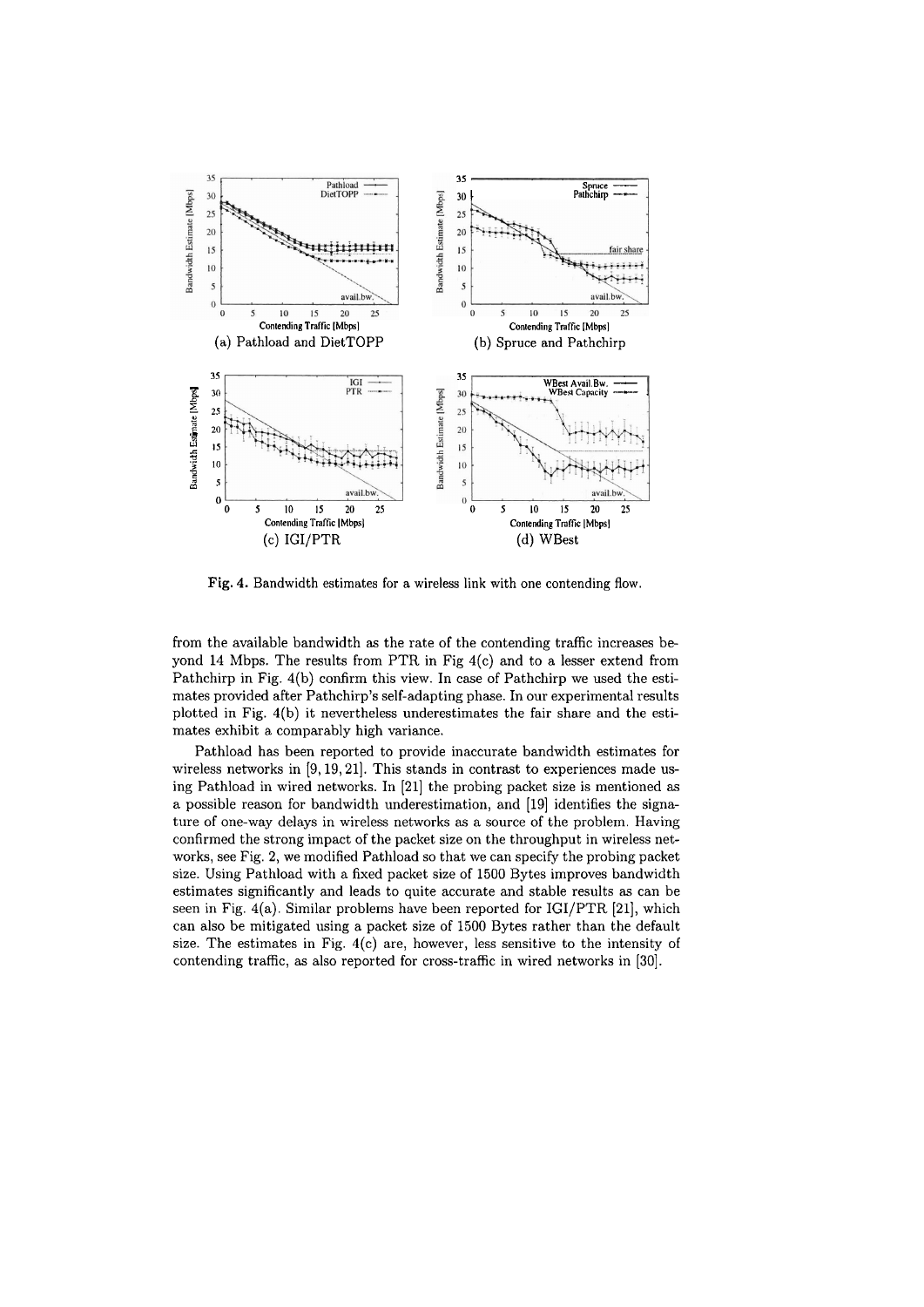Direct probing: Direct probing tools require a priori knowledge of the link capacity. We executed Spruce with a given capacity of  $C = 28$  Mbps which corresponds to the throughput for packets of 1500 Bytes size in Fig. **2.** From our results shown in Fig. 4(b) we cannot detect a clear trend of the estimates towards either the fair share or the available bandwidth once  $\lambda$  exceeds 14 Mbps.

WBest uses a two-step algorithm to estimate first the capacity and then the available bandwidth. In our measurements both estimates exhibit a comparably high variance as shown in Fig.  $4(d)$ . Moreover, the capacity estimates are sensitive to contending traffic, possibly a result of fair resource allocation, such that bandwidth estimates that are based heron may be unreliable.

#### **4.2** Impact of the Number of Contending Flows

In the second set of experiments we investigate the impact of the number of contending flows on bandwidth estimates. We use contending traffic with a total rate of 20 Mbps, which is divided evenly among one to four flows. Hence, the available bandwidth  $AB = 8$  Mbps remains constant in all experiments, whereas the fair share of a new flow is  $(14, 9.\overline{3}, 8, 8)$  Mbps for  $(1, 2, 3, 4)$  contending flows each offering a rate of  $(20, 10, 6.\overline{6}, 5)$  Mbps respectively. Since we only related the estimates of iterative probing methods to the fair share we restrict the results shown here to iterative methods. Again all contending and probe packets are adjiisted to have a fixed size of 1500 Bytes to achieve comparability.

As in the experiments presented above, we ran each experiment 25 times and display the average of the available bandwidth estimates and belonging confidence intervals at a confidence level of 0.95 in Fig. 5. The estimates of the iterative methods Pathload, DietTOPP, PTR, and Pathcliirp are closely related to the fair share and do not match the available bandwidth. As anticipated these results confirm the model that is developed in Sect. **3.** 

Without presenting results due to limited space we state that the direct probing tools that were investigated tend to be more inaccurate and do not report the available bandwidth nor the fair share in these experiments.



**Fig.** 5. Bandwidth estimates for a wireless link with several contending flows.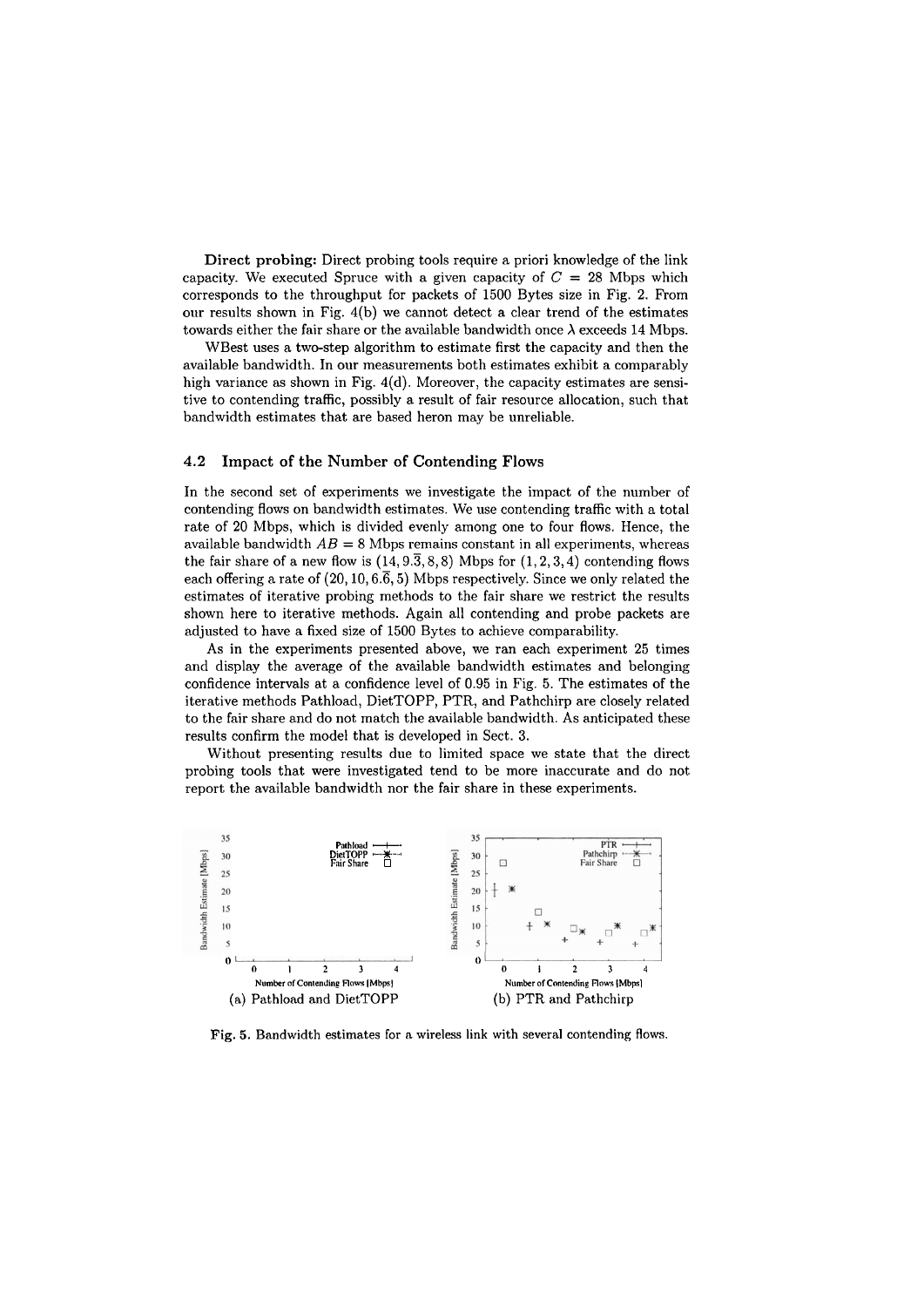## **5 Conclusions**

We conducted an extensive measurement study of wireless bandwidth estimation in IEEE 802.11g WLAN testbeds. In contrast to wired links bandwidth estiniates for wireless cliarinels depend largely on the choice of packet sizes. We adapted the examined tools accordingly. We found that the FCFS assumption common in bandwidth estimation does not apply in case of wireless channels with contending traffic, where the distributed coordination function seeks to achieve a fair bandwidth allocation. We showed that the estimates of known iterative measurement methods can be related to the fair share of a new flow, which may deviate significantly from the available bandwidth. Our measurement results confirm this relation. **A** similar result was not established for direct probing. As opposed to previous studies our measurement results indicate that the methods, which have been specifically targeted at wireless channels, are not superior to previously known methods that have been developed for wired networks.

### **Acknowledgements**

We would like to thank M. Hollick, R. Steinmetz, and R. Jakoby for providing the equipment and facilities that made this research possible. This work has been funded by an Emmy Noether grant of the German Research Foundation.

### **References**

- 1. D-ITG: Distribiited Internet Traffic Generator. **www.grid.unina.it/software/ITG.**
- 2. dd-wrt: Linux wireless router. www.dd-wrt.com.
- 3. Emulab: Network emulation testbed. www.emulab.org.
- 4. ns-2: Network simulator. www.isi.edu/nsnm/ns.
- 5. Rude/Crude: Real-time UDP Data Emitter/Collector. rude.sourceforge.net.
- 6. A. Amambra, K. M. Hou, and J.-P. Chanet. Evaluation of the performance of the SLoPS: Available bandwidth estimation technique in IEEE 802.11b wireless networks. In *Proc. of IFIP NTMS,* pages 123-132, May 2007.
- 7. G. Berger-Sabbatel, A. Duda, M. Heusse, and F. Rousseau. Short-term fairness of 802.11 networks with several hosts. In *Proc. of IFIP MWCN,* pages 263-274, Oct. 2004.
- 8. G. Bianchi. Performance analysis of the IEEE 802.11 distributed coordination function. *IEEE JSAC,* 18(3):535-547, Mar. 2000.
- 9. A. Botta, A. Pescape, and G. Ventre. Improving accuracy in available bandwidth estimation for IEEE 802.11-based ad hoc networks. In *Proc. of IEEE Systems Cornmunications,* pages 287-292, Aug. 2005.
- 10. N. Hii and P. Steenkiste. Evaluation and characterization of available bandwidth probing techniques. *IEEE JSAC,* 21(6):879-894, Aug. 2003.
- 11. V. Jacobson. Congestion avoidance and control. In *Proc. of ACM SIGCOMM,*  pages 273-288, Aug. 1988.
- 12. M. Jain and C. Dovrolis. End-to-end available bandwidth: measurement methodology, dynamics, and relation with tcp throughput. *IEEE/ACM* **TON,** 11(4):537- 549, Aug. 2003.